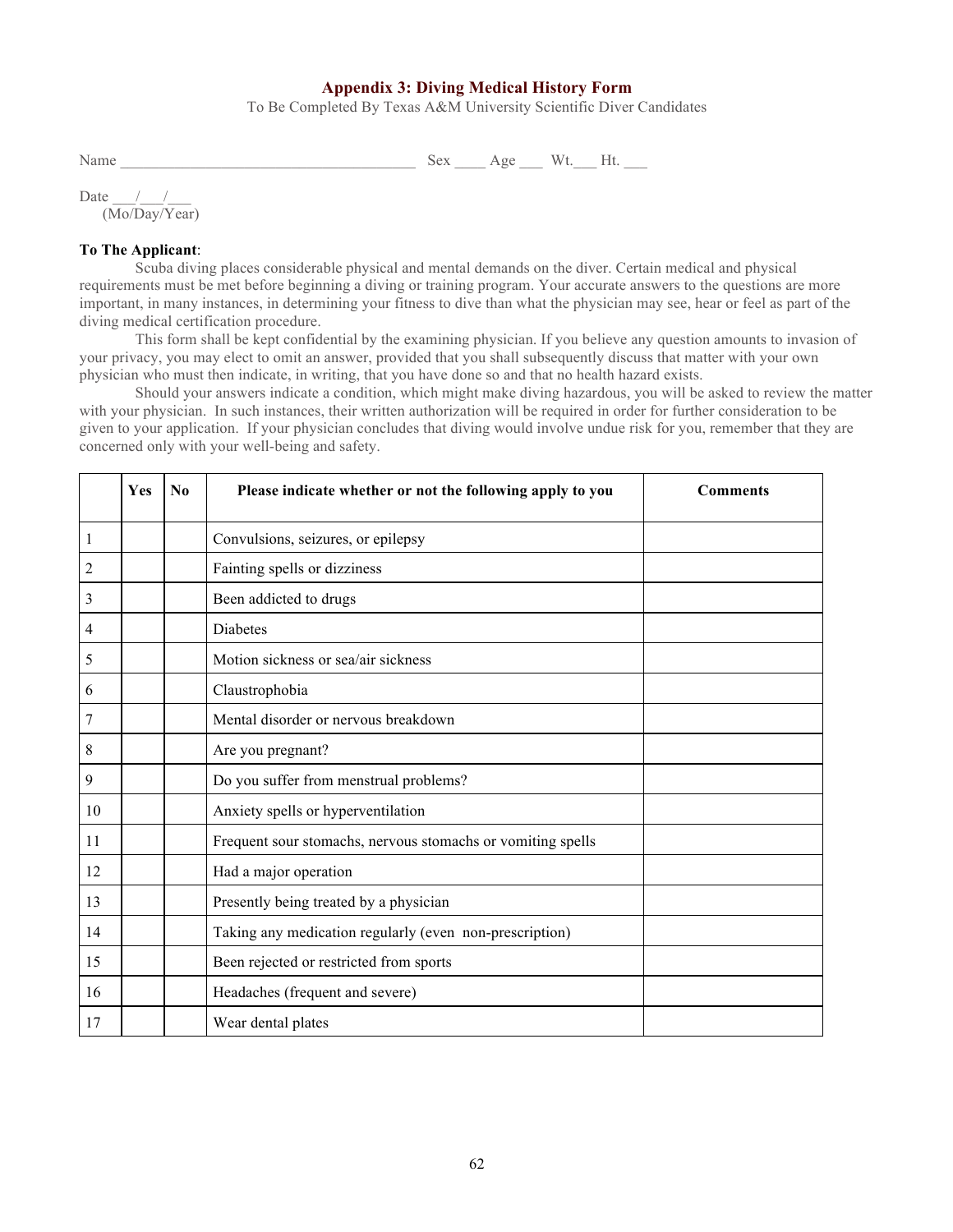|    | Yes | N <sub>0</sub> | Please indicate whether or not the following apply to you                                   | <b>Comments</b> |
|----|-----|----------------|---------------------------------------------------------------------------------------------|-----------------|
| 18 |     |                | Wear glasses or contact lenses                                                              |                 |
| 19 |     |                | <b>Bleeding disorders</b>                                                                   |                 |
| 20 |     |                | Alcoholism                                                                                  |                 |
| 21 |     |                | Any problems related to diving                                                              |                 |
| 22 |     |                | Nervous tension or emotional problems                                                       |                 |
| 23 |     |                | Take tranquilizers                                                                          |                 |
| 24 |     |                | Perforated ear drums                                                                        |                 |
| 25 |     |                | Hay fever                                                                                   |                 |
| 26 |     |                | Frequent sinus trouble, frequent drainage from the nose, post-nasal<br>drip, or stuffy nose |                 |
| 27 |     |                | Frequent earaches                                                                           |                 |
| 28 |     |                | Drainage from the ears                                                                      |                 |
| 29 |     |                | Difficulty with your ears in airplanes or on mountains                                      |                 |
| 30 |     |                | Ear surgery                                                                                 |                 |
| 31 |     |                | Ringing in your ears                                                                        |                 |
| 32 |     |                | Frequent dizzy spells                                                                       |                 |
| 33 |     |                | Hearing problems                                                                            |                 |
| 34 |     |                | Trouble equalizing pressure in your ears                                                    |                 |
| 35 |     |                | Asthma                                                                                      |                 |
| 36 |     |                | Wheezing attacks                                                                            |                 |
| 37 |     |                | Cough (chronic or recurrent)                                                                |                 |
| 38 |     |                | Frequently raise sputum                                                                     |                 |
| 39 |     |                | Pleurisy                                                                                    |                 |
| 40 |     |                | Collapsed lung (pneumothorax)                                                               |                 |
| 41 |     |                | Lung cysts                                                                                  |                 |
| 42 |     |                | Pneumonia                                                                                   |                 |
| 43 |     |                | Tuberculosis                                                                                |                 |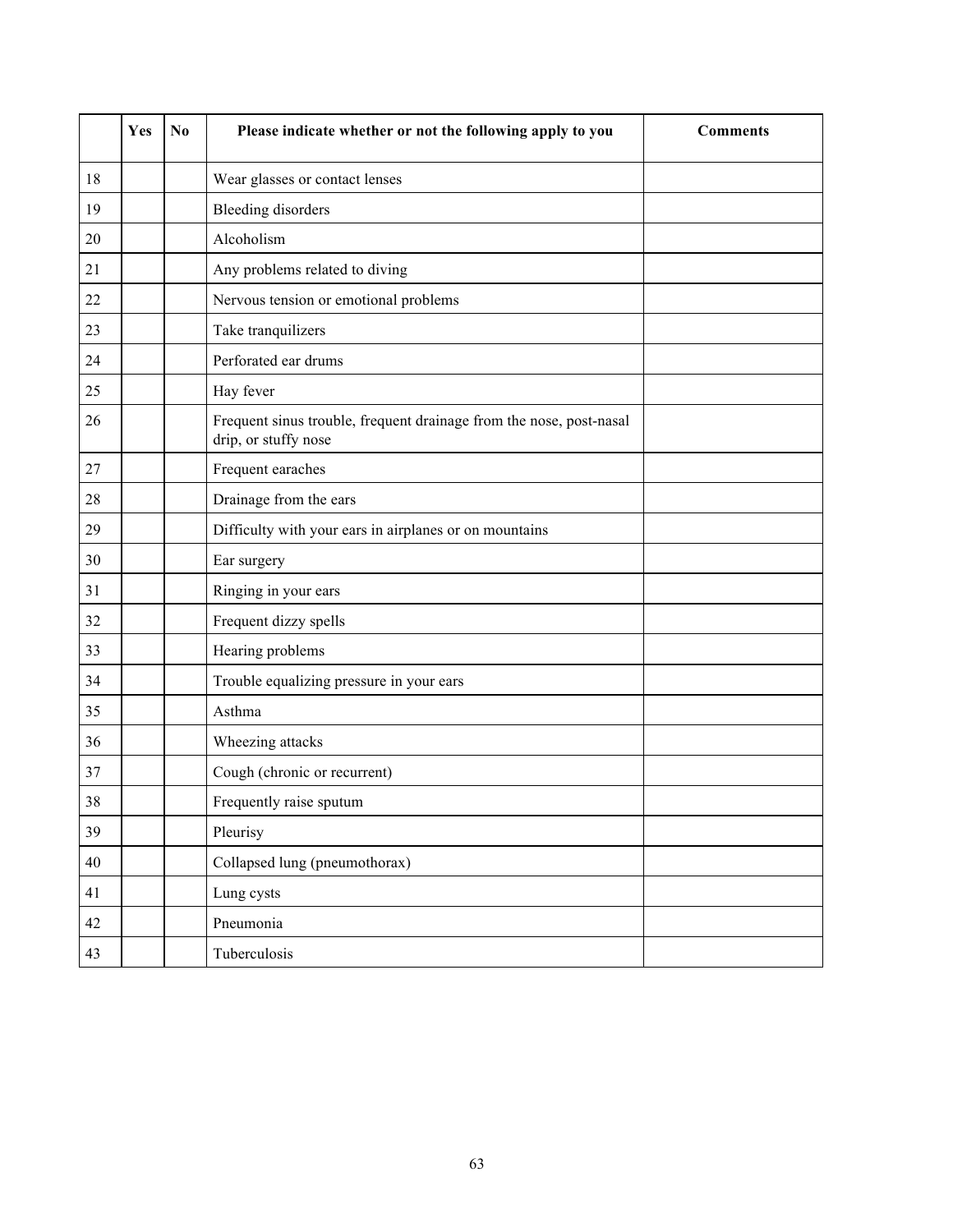|    | Yes | N <sub>0</sub> | Please indicate whether or not the following apply to you                                              | <b>Comments</b> |
|----|-----|----------------|--------------------------------------------------------------------------------------------------------|-----------------|
| 44 |     |                | Shortness of breath                                                                                    |                 |
| 45 |     |                | Lung problem or abnormality                                                                            |                 |
| 46 |     |                | Spit blood                                                                                             |                 |
| 47 |     |                | Breathing difficulty after eating particular foods, after exposure to<br>particular pollens or animals |                 |
| 48 |     |                | Are you subject to bronchitis                                                                          |                 |
| 49 |     |                | Subcutaneous emphysema (air under the skin)                                                            |                 |
| 50 |     |                | Air embolism after diving                                                                              |                 |
| 51 |     |                | Decompression sickness                                                                                 |                 |
| 52 |     |                | Rheumatic fever                                                                                        |                 |
| 53 |     |                | Scarlet fever                                                                                          |                 |
| 54 |     |                | Heart murmur                                                                                           |                 |
| 55 |     |                | Large heart                                                                                            |                 |
| 56 |     |                | High blood pressure                                                                                    |                 |
| 57 |     |                | Angina (heart pains or pressure in the chest)                                                          |                 |
| 58 |     |                | Heart attack                                                                                           |                 |
| 59 |     |                | Low blood pressure                                                                                     |                 |
| 60 |     |                | Recurrent or persistent swelling of the legs                                                           |                 |
| 61 |     |                | Pounding, rapid heartbeat or palpitations                                                              |                 |
| 62 |     |                | Easily fatigued or short of breath                                                                     |                 |
| 63 |     |                | Abnormal EKG                                                                                           |                 |
| 64 |     |                | Joint problems, dislocations or arthritis                                                              |                 |
| 65 |     |                | Back trouble or back injuries                                                                          |                 |
| 66 |     |                | Ruptured or slipped disk                                                                               |                 |
| 67 |     |                | Limiting physical handicaps                                                                            |                 |
| 68 |     |                | Muscle cramps                                                                                          |                 |
| 69 |     |                | Varicose veins                                                                                         |                 |